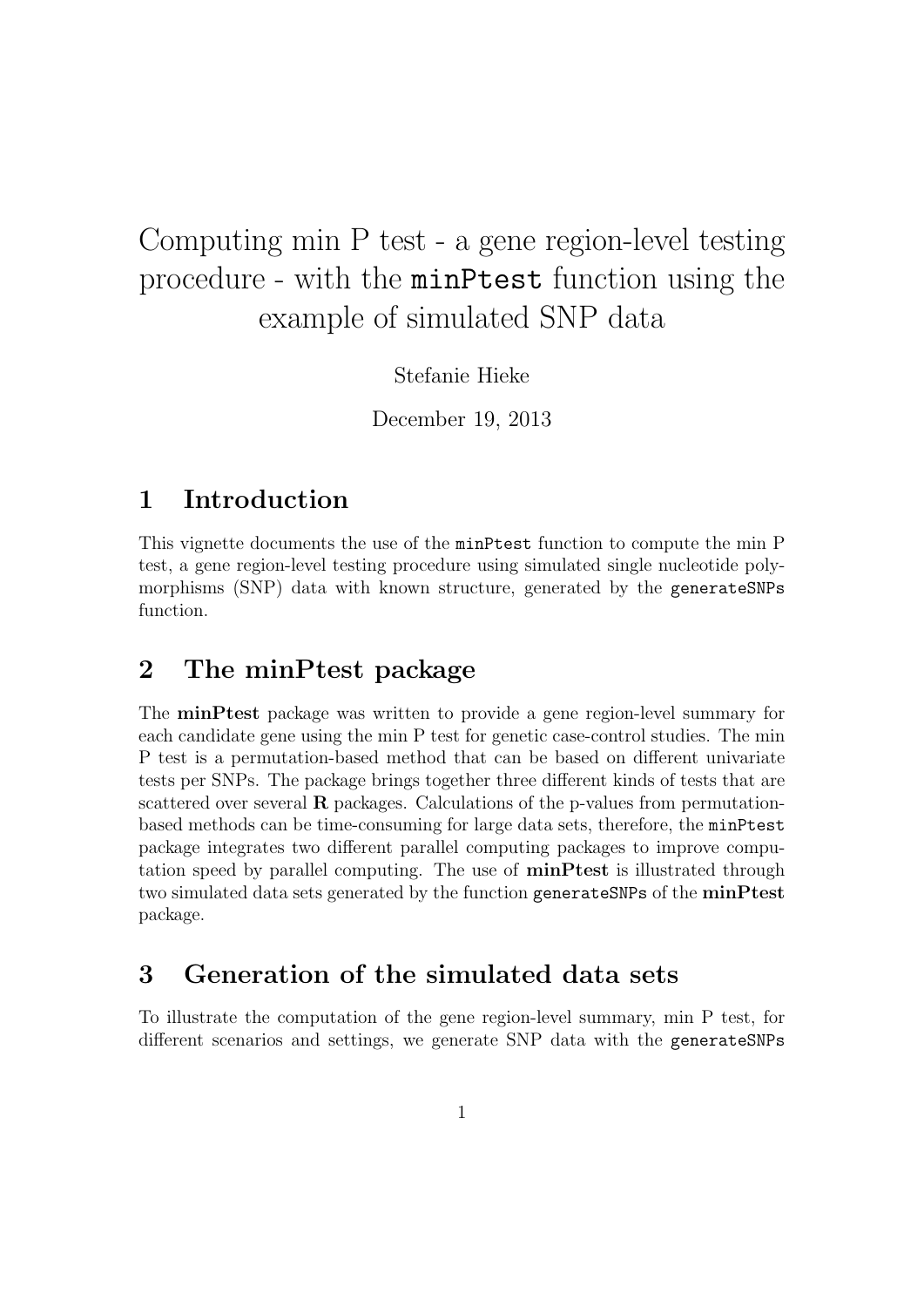function, which is included in the minPtest package. We start by loading the minPtest package.

#### > library(minPtest)

The function generateSNPs simulates a matrix consisting of n subjects and snp.no SNPs, two automatically generated covariates and matchset numbers. Note that n has to be specified as an argument in the generateSNPs function and the number of SNPs snp.no is derived from the specified arguments gene.no, block.no and block.size in the generateSNPs function. SNPs with genotypes coded by 0, 1 and 2 are simulated using the probability for neighborhood SNPs within a block **p**.same, the probability for neighborhood blocks within a gene p.different and the allele frequency p.minor. The argument p.same can either be a numeric value, see example 3.1 or a vector of length block.size where the first item is fixed as the value which would be selected for the probability for neighborhood blocks. In the latter case the argument p.different is ignored. The remaining items in the **p**. same vector specify the probability for each neighborhood SNP within the blocks, see example 3.2. The response is determined by a logistic regression model given the SNPs and the two covariates. The parameters (effect size) of the SNPs for the generation of case-control status are specified in the SNPtoBETA matrix, see 3.1 and 3.2.

#### 3.1 First simulated data set scenario

We simulated a (rather) small genetic case-control data set. The example below illustrates the generation of a data set consisting of 100 observations, 200 SNPs with genotypes coded by 0, 1 and 2, two clinical covariates (continuous and binary) for adjustment or matching and the matchset numbers. The SNPs are located on 5 genes with 4 blocks per gene and block size 10, i.e. 10 SNPs per block yielding 40 SNPs per gene. First we will define the SNPtoBETA matrix in order to specify the SNPs and their effect size (offsets) which are explanatory for the response (case-control status). In this scenario, we select two SNPs located on G1 in two blocks with allele frequency 0.1 and moderate effect size, one SNPs located on G2 in one block with allele frequency 0.4 and high effect size, two SNPs located on G4 in two blocks with allele frequency 0.4 and moderate effect size and one SNP located on G5 in one block with allele frequency 0.1 and moderate effect size.

> SNP <- c(6,26,54,135,156,186)  $>$  BETA  $\leq$  c(0.9,0.7,1.5,0.5,0.6,0.8) > SNPtoBETA <- matrix(c(SNP,BETA),ncol=2,nrow=6)

<sup>&</sup>gt; colnames(SNPtoBETA) <- c("SNP.item","SNP.beta")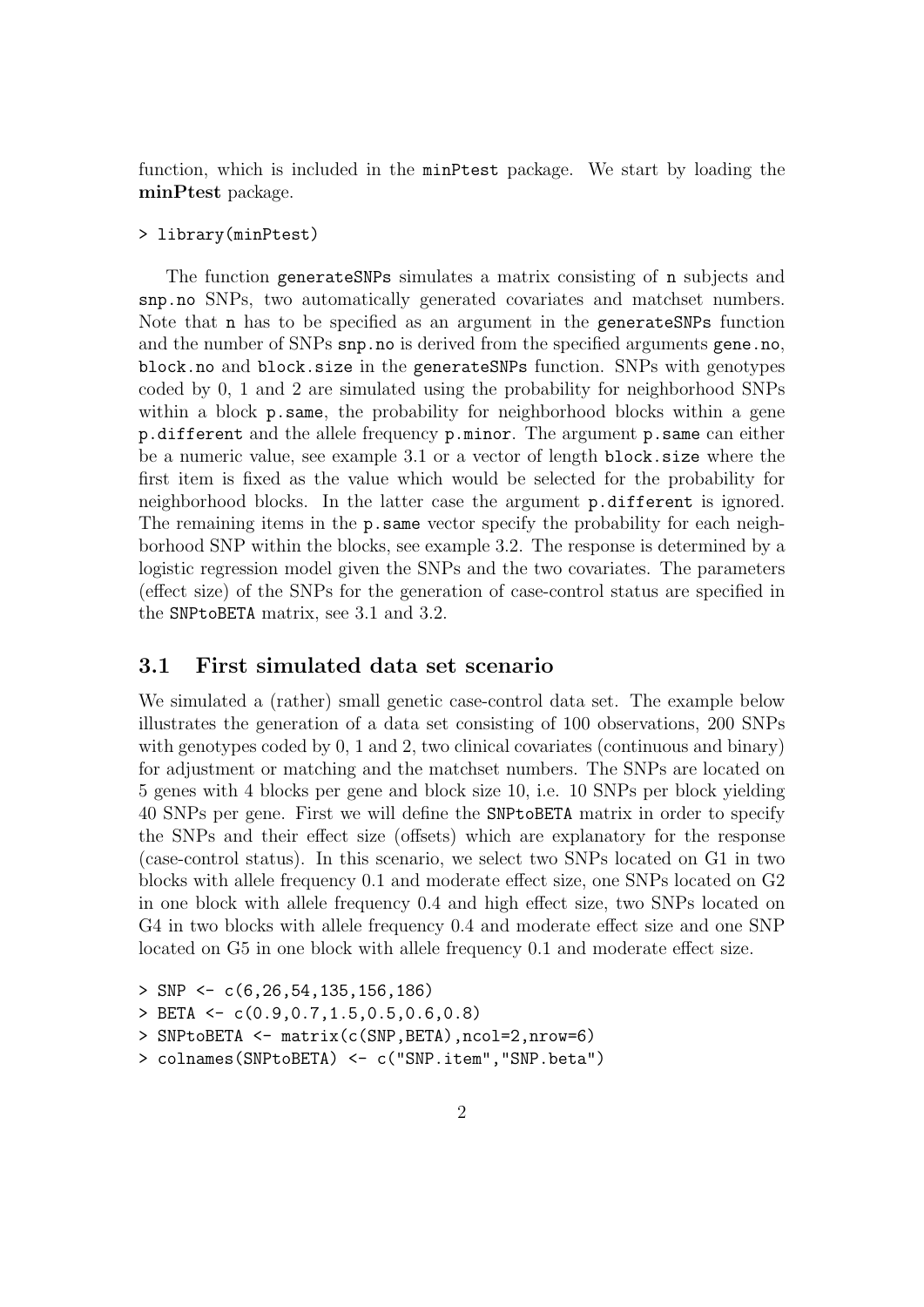We simulate the data set with equal neighborhood probability  $(0.9)$  for each SNP within each block and equal probabilities for the neighborhood blocks (0.75) within a gene. We set a seed for reproducibility.

```
> set.seed(1007)
> sim.ex1 <- generateSNPs(n=100,gene.no=5,block.no=4,block.size=10,
                          p.same=0.9,p.different=0.75,
                          p.minor=c(0.1,0.4,0.1,0.4),
                          n.sample=80,SNPtoBETA=SNPtoBETA)
```
One output of this function is the simulated data matrix sim.data with one row for each observation containing response values, simulated SNP values (coded by 0, 1 and 2.), a continuous and a binary covariate and a matchset number. The following command returns an excerpt of the data set and should not be called if the data set is to large.

> # head(sim.ex1\$sim.data)

The function also returns a list of outputs which can be directly used as input for the minPtest function where y is a numeric response vector coded with 0 (coding for controls) and 1 (coding for cases), x is a numeric matrix containing the simulated SNP data with genotypes coded by 0, 1 and 2, SNPtoGene is a matrix comprising the SNP names and the names of the genes on which the SNPs are located, cov is a matrix containing a continuous and a binary clinical covariate and matchset is a numeric vector containing the matching numbers. The print function displays brief information on the simulated data set and the number of SNPs.

```
> sim.ex1
Call: generateSNPs(n = 100, gene.no = 5, block.no = 4,
block.size = 10, p.same = 0.9, p.different = 0.75,
p.minor = c(0.1, 0.4, 0.1, 0.4), n.sample = 80, SNPtoBETA = SNPtoBETA)Simulated data set containing 200 SNPs, two matching covariates and
a matchset column (containing the matchset numbers).
```
Output y, x, SNPtoGene, cov and matchset can directly be used for the minPtest function.

#### 3.2 Second simulated data set scenario

The example below uses a data set as in 3.1 except for the probability for the neighborhood SNPs within the blocks, the SNP positions and their effect sizes for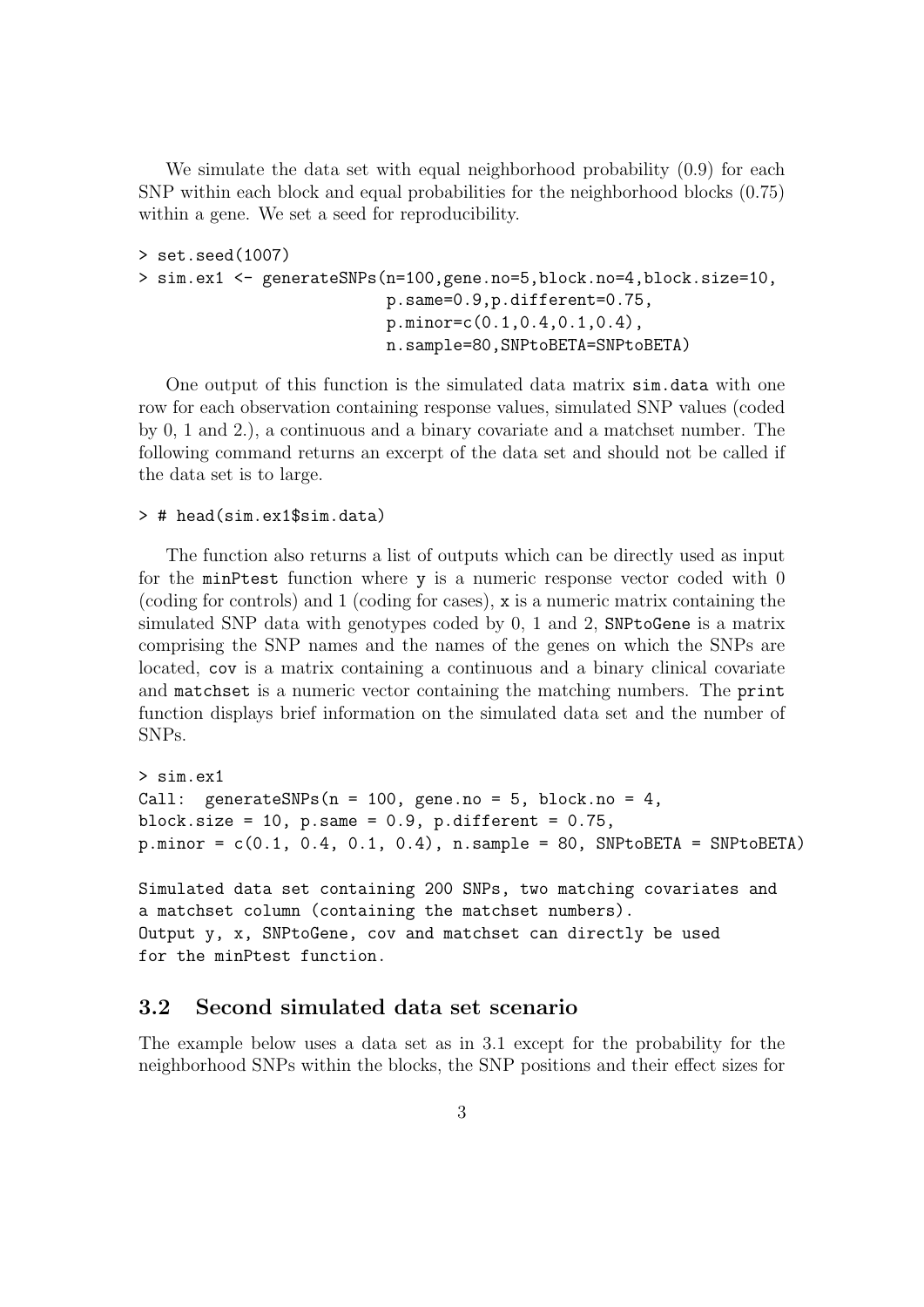the generation of the case-control status. A break within the first block is specified in each gene. Therefore, we change the probability for the neighborhood SNPs of the SNP-position 6 from 0.9 to 0.5 and retain equal neighborhood probability for each block as in 3.1 by fixing the value 0.75 as in 3.1 at the first entry of the p.same vector and retaining the default value NULL of p.different. Furthermore, we have to define the SNPtoBETA matrix in order to specify the SNPs and their effect size (offsets) which are explanatory for the response (case-control status). In this scenario, we select two SNPs located on G1 in two blocks with allele frequency 0.1 or 0.4 and high effect size, one SNPs located on G3 in one block with allele frequency 0.4 and moderate effect size, two SNPs located on G4 in two blocks with allele frequency 0.1 or 0.4, respectively, and moderate effect size and two SNPs located on G5 in two blocks with allele frequency 0.1 and moderate effect size.

```
> p.same <- rep(c(0.75,rep(0.9,9)),4)
> p.\text{same}[6] < -0.5> SNP <- c(7,15,96,145,157,164,185)
> BETA \leq c(1.5, 1.0, 0.5, 0.8, 0.4, 0.6, 0.8)> SNPtoBETA <- matrix(c(SNP,BETA),ncol=2,nrow=7)
> colnames(SNPtoBETA) <- c("SNP.item","SNP.beta")
> set.seed(2006)
> sim.ex2 <- generateSNPs(n=100,gene.no=5,block.no=4,block.size=10,
                           p.same=p.same,p.minor=c(0.1,0.4,0.1,0.4),
                           n.sample=80,SNPtoBETA=SNPtoBETA)
```
This function returns a similar list as described in 3.1. The following command returns an excerpt of the data set and should not be called if the data set is to large.

```
> # head(sim.ex2$sim.data)
```
# 4 Candidate gene analysis using the min P test

The main focus of the minPtest package is the computation of the permutation based p-values for candidate genes using the min P test. The gene region-level summary, as the min P test, assesses the statistical significance of the smallest p-trend within each gene region comparing cases and controls. Inference is based on the permutation distribution of the minimum of the ordered p-values from the marginal test of each SNP. The permutation method can be based on different univariate tests per SNP and the minPtest function brings together three different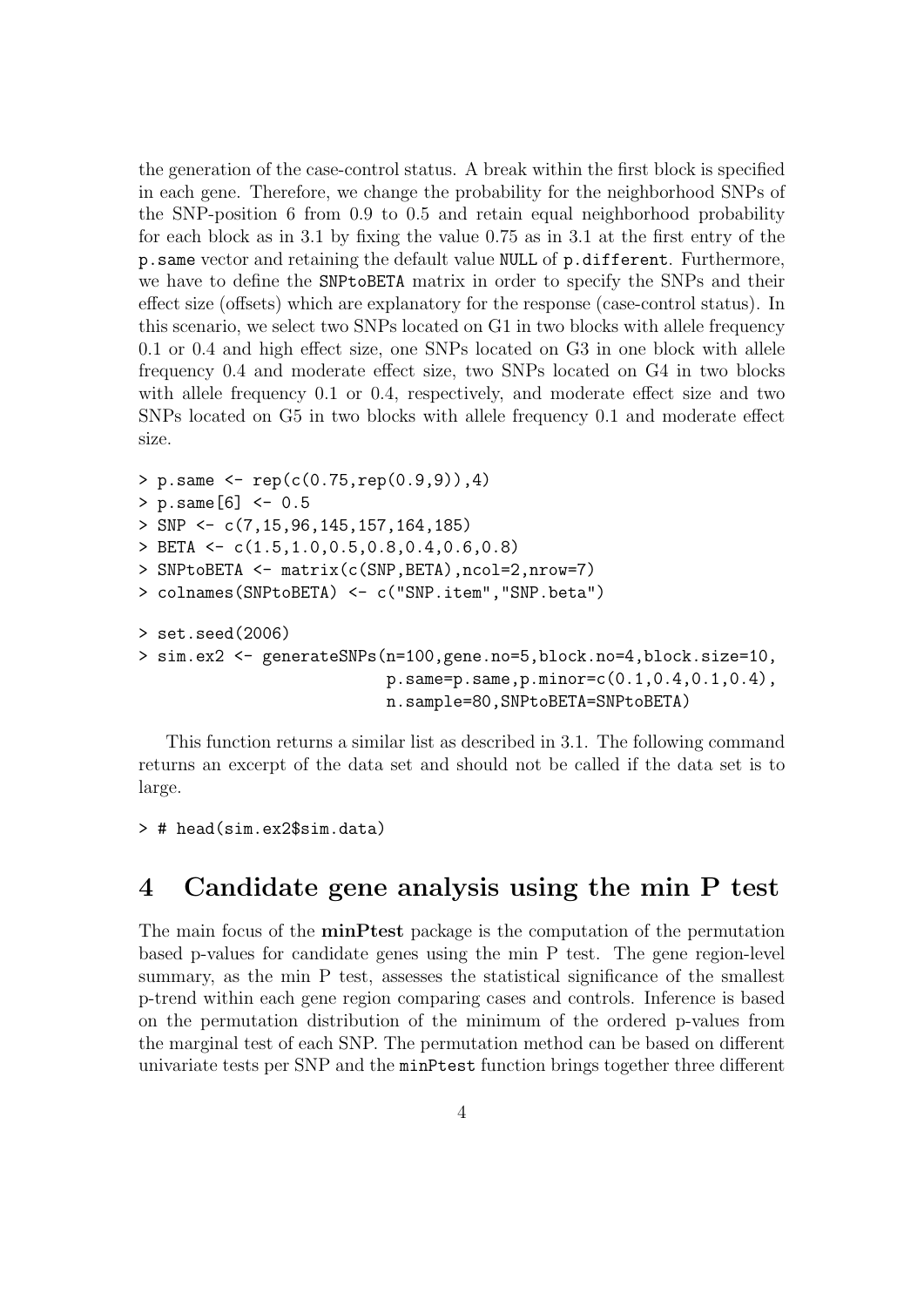kinds of tests to compute such p-values.

In order to illustrate the computation of the gene region-level testing procedure using unconditional and conditional logistic regression, respectively, to compute marginal and permuted trend p-values, we use the simulated data sets of 3.1 and 3.2. An example to compute the gene region-level summary using an Cochran Armitage Trend Test is given at the help page of the minPtest function. As the computation of the p-values from permutation-based methods can be timeconsuming, we use the parallel and the snowfall package to obtain acceleration by parallel computing in the examples 4.1 or 4.2. An example for a sequential application is given on the help page of the minPtest function.

### 4.1 Computing the min P test using unconditional logistic regression and parallel

We start by accessing the simulated data set of 3.1. A short explanation might be useful before calling the minPtest function. The **minPtest** package brings together three different kinds of tests which are scattered over several  $\bf{R}$  packages, and the minPtest function automatically selects the most appropriate test for the study design at hand. Trend p-values are computed using Cochran Armitage Trend Test including only a response vector, a SNP matrix and a matrix comprising the SNP names and the corresponding gene names on which the SNPs are located, see the help page of the minPtest function. In the example below, additional to the response vector, the SNP matrix and the matrix comprising SNP and the corresponding gene names generated in  $\sin \cdot \cot (3.1)$ , we specify a formula to compute the trend p-values using the unconditional logistic regression. Note that no matchset vector is needed. There are two possibilities to specify the formula. First, if no covariates are used for adjustment in the unconditional logistic regression, the formula has to be written as y∼1 without specifying the covariate matrix cov. Second, if covariates other than SNPs are used for adjustment in the unconditional logistic regression, the formula has to be written by the response vector y on the left of a ∼ operator and the clinical covariates on the right. In addition, a covariate matrix has to be specified. In the example below we use a continuous and a binary covariate simulated in 3.1 for adjustment. We run the call of the minPtest function on a multicore computer with 4 cores, in order to obtain acceleration by parallel computing, by setting option parallel=4, as the minPtest call can take some time. We set a seed to generate seed1 of length permutation to guarantee reproducibility of the results even if running in parallel and for different numbers of parallel processes.

```
> set.seed(10)
> seed1 <- sample(1:1e7,size=1000)
```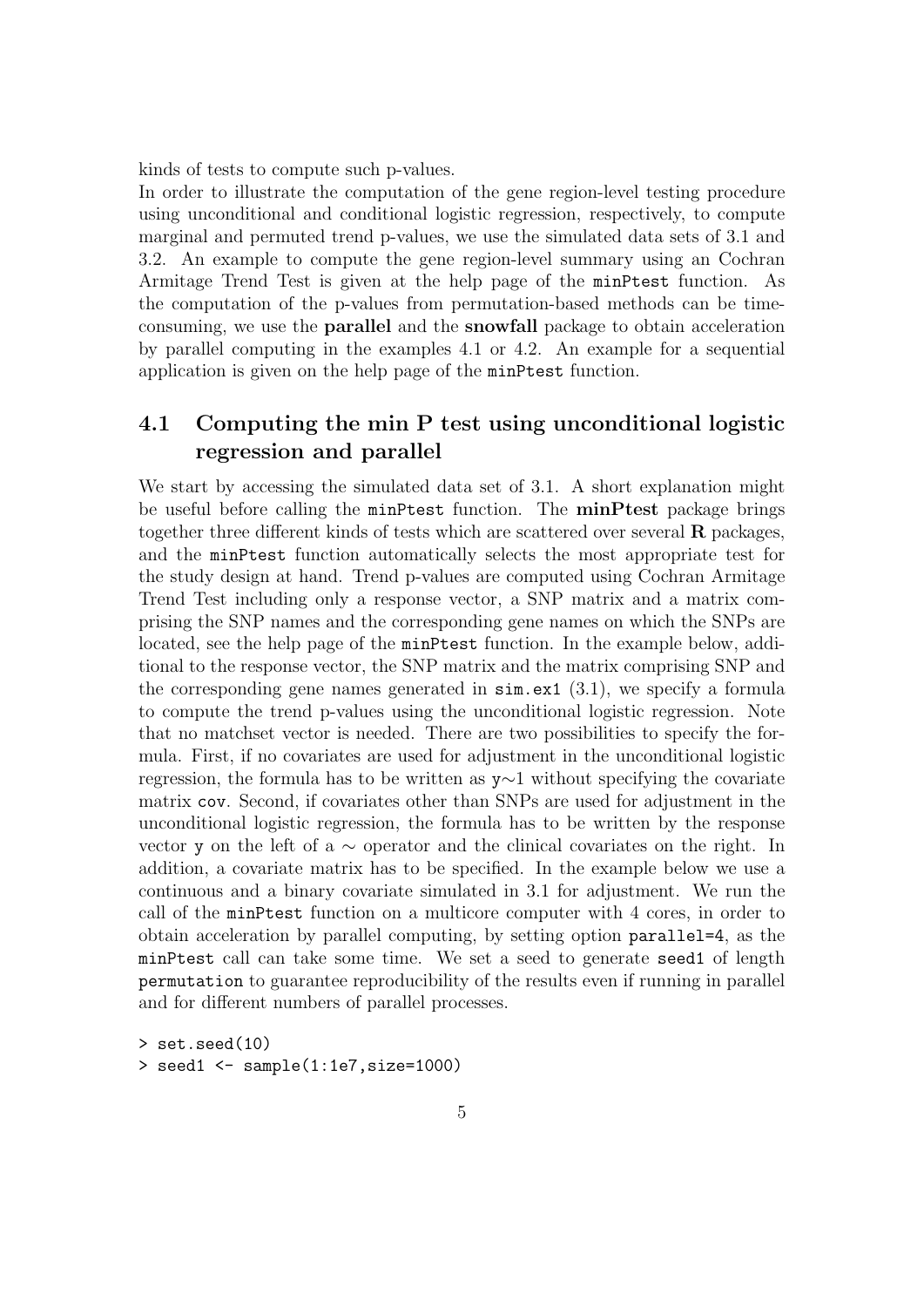```
> minPtest.object1 <- minPtest(y=sim.ex1$y, x=sim.ex1$x,
                               SNPtoGene=sim.ex1$SNPtoGene,
                               formula=y~cov.continuous+cov.binary,
                                cov=sim.ex1$cov, parallel=4, seed=seed1)
> minPtest.object1
Used method: unconditional logistic regression (glm) for 100 subjects
Call: minPtest(y = sim.ex1\y, x = sim.ex1\x,
SNPtoGene = sim.ex1$SNPtoGene, formula = y \tilde{ } cov.continuous + cov.binary,
cov = sim.ex1$cov, seed = seed1, parallel = 4)Number of genes: 5
Number of SNPs: 200
Number of missings in the SNP matrix: 0
Number of permutations: 1000
```
Above, the display returned by the print function can be seen. The method used for the computation of the marginal and the permuted trend p-values, the number of the subjects, the number of the genes, the number of the SNPs used for the computation, the number of the missings in the SNPs and the number of the permutations used to compute the the permuted distribution of the minimum of the ordered p-values from the marginal test of each SNP are printed.

The minPtest function returns a list including a matrix of permutation-based pvalues from min P test for each candidate gene, a matrix of corrected permutationbased p-values via Bonferroni correction method (default) for each candidate gene, a matrix of marginal trend p-values for each SNP from the original data set, a matrix of corrected marginal trend p-values via Bonferroni correction method (default) for each SNP from the original data set, a matrix of permuted trend p-values for each SNP in each permutation step, etc.

The main output of the minPtest call is the matrix of permutation-based p-values of the min P test for each candidate gene.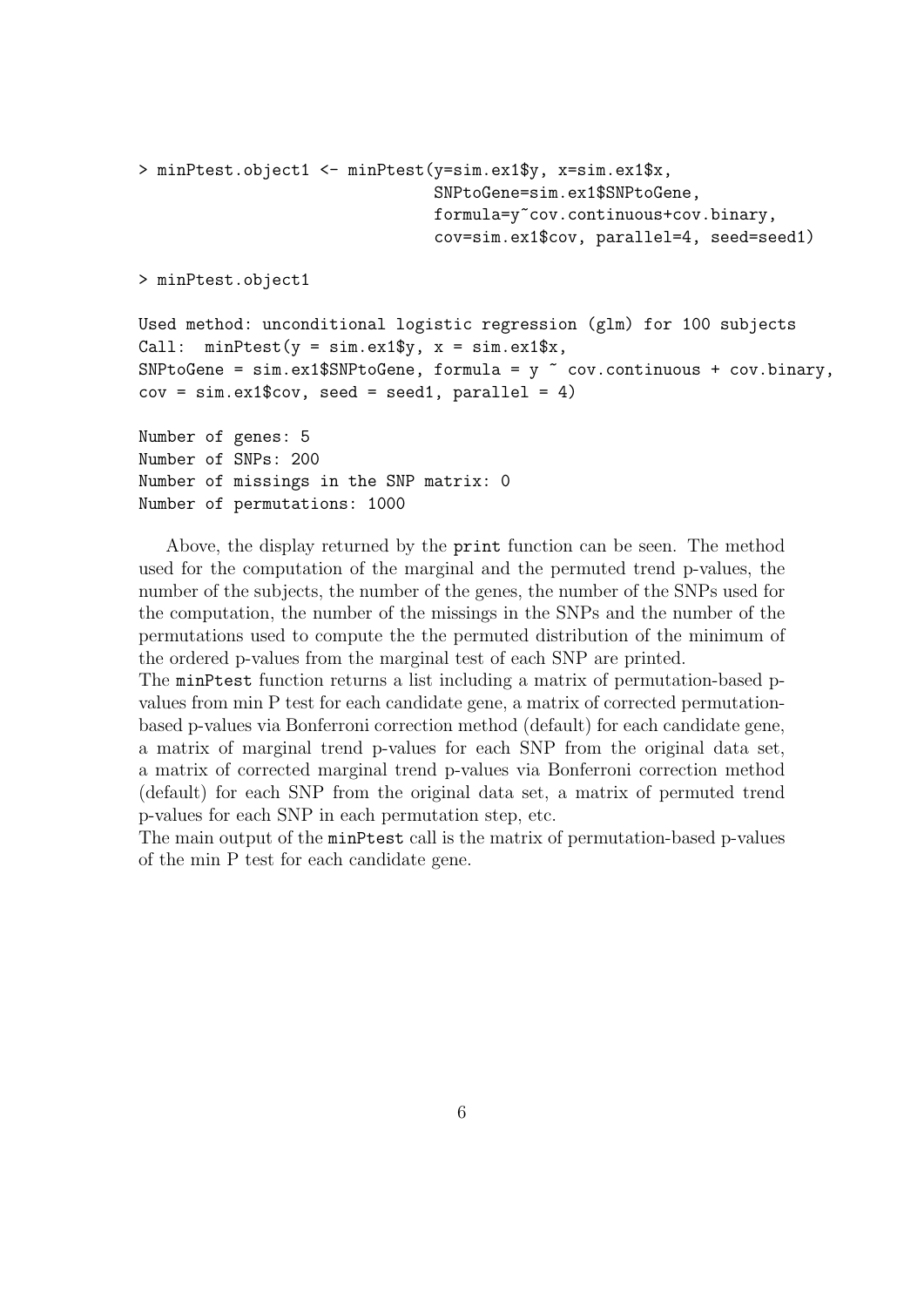```
> minPtest.object1$minp
    minP
G1 0.301
G2 0.001
G3 0.328
G4 0.228
G5 0.244
```
More detailed information is provided by a summary function.

```
> summary(minPtest.object1,sign.SNP=TRUE)
```

```
p-values:
 Gene minP gene.p.adjust SNP snp.p.value snp.p.adjust
1 G2 0.001 0.005 SNP54 0.0001362140 0.02724279
```
Above the display provided by the summary function can be seen. The table shows the gene with the adjusted permutation-based p-value smaller than or equal to a threshold (default 0.05), the corresponding permutation-based p-value, the adjusted permutation-based p-value as well as the SNP located on this gene with adjusted marginal p-value smaller than or equal to the threshold, as sign.SNP=TRUE, with marginal p-value and adjusted marginal p-value. The summary function is used to obtain a brief overview of the significant genes, after the correction for multiple hypothesis testing (default Bonferroni correction), and the SNPs located on these genes. If sign.SNP=TRUE, the summary shows the SNPs located on the genes selected according to the threshold, with adjusted marginal p-values smaller or equal to the threshold. Otherwise all SNPs located on the genes chosen by the threshold are shown in the summary.

The summary function returns a list of the same length as the number of the selected genes by a threshold. Each item characterizes a gene selected according to a threshold i.e. if level=1, the length of the list equals to the number of genes included in the fit. Each gene item contains a list of data frames, a data frame for the permutation-based p-values and adjusted permutation-based p-values for this gene and a data frame for the marginal p-values and adjusted marginal p-values for the SNPs located on this gene, either SNPs selected by a threshold or all SNPs on this gene.

### 4.2 Computing the min P test using conditional logistic regression and snowfall

We start by accessing the simulated data set of 3.2. We sampled 100 subjects  $(50 \text{ cases and } 50 \text{ controls})$  and  $200 \text{ SNPs}$  on 5 genes in  $\sin \theta$ .  $(3.2)$  as in 3.1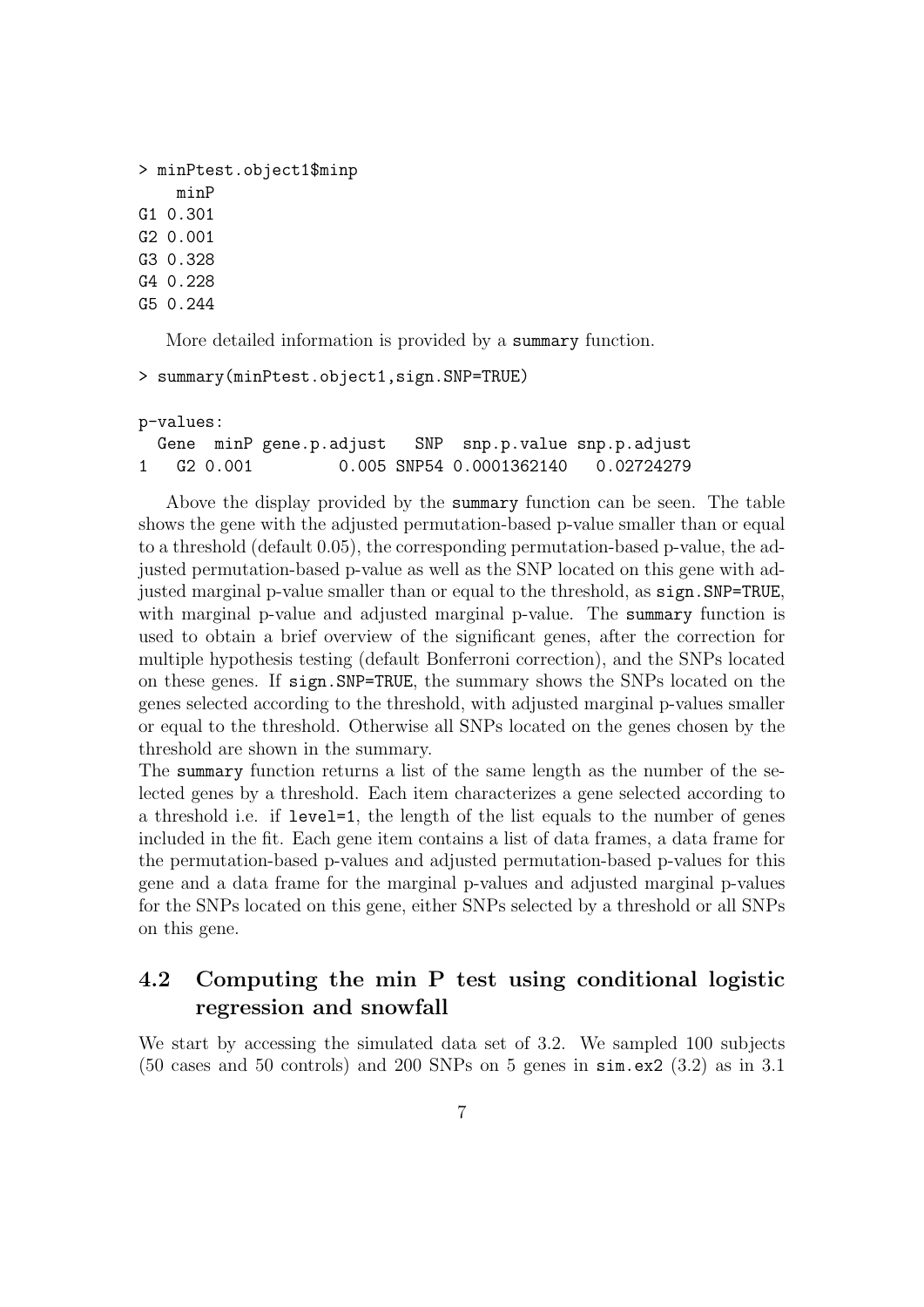except for the probability for the neighborhood SNPs within the blocks as we generated a break within the first block at SNP position 6 in each gene, see 3.2. In this example, we illustrate the computation of the trend p-values using conditional logistic regression which requires the installation of package Epi. The computation of the trend p-values using conditional logistic regression is automatically selected by the minPtest function investigating the following input from sim.ex2 (3.2). As in 4.1, we include the response vector, the SNP matrix and a matrix comprising the SNP names and the gene names on which the SNPs are located, generated in sim.ex2. Compared to 4.1, we use the continuous and the binary covariate simulated in 3.2 as matching variables through the matchset vector matchset and do not include them in the covariate matrix cov for adjustment. Therefore, as no covariates are used for adjustment, the formula has to be written as  $y \sim 1$  without specifying a covariate matrix. However, a matchset vector has to be specified. We set a seed to guarantee reproducibility of the results, even for different numbers of parallel processes, see 3.1. We run the call of the minPtest function on a compute cluster using 4 CPUs, to obtain acceleration by parallel computing by setting option ccparallel=TRUE which requires the installation of the snowfall package, as the minPtest call can take some time. Concerning parallelization on a compute cluster, i.e. with argument ccparallel=TRUE, there are two possibilities to run the minPtest call:

• Start **R** on a commandline with sfCluster and preferred options, e.g. number of cpus. The initialization function of package snowfall, sfInit(), has to be called before calling the minPtest function.

sfCluster is a Unix tool for convenient management of  $\bf{R}$  parallel processes. It is available at www.imbi.uni-freiburg.de/parallel, with detailed information.

```
> sfInit()
> minPtest.object2 <- minPtest(y=sim.ex2$y, x=sim.ex2$x,
                               SNPtoGene=sim.ex2$SNPtoGene,
                               formula=y~1, matchset=sim.ex2$matchset,
                               ccparallel=TRUE, seed=seed1)
```
• Use any other solutions supported by **snowfall**. Argument contracted has to be set to TRUE and number of cpus can be chosen in the sfInit() function.

```
> sfInit(parallel=TRUE,cpus=4)
> minPtest.object2 <- minPtest(y=sim.ex2$y, x=sim.ex2$x,
                               SNPtoGene=sim.ex2$SNPtoGene,
```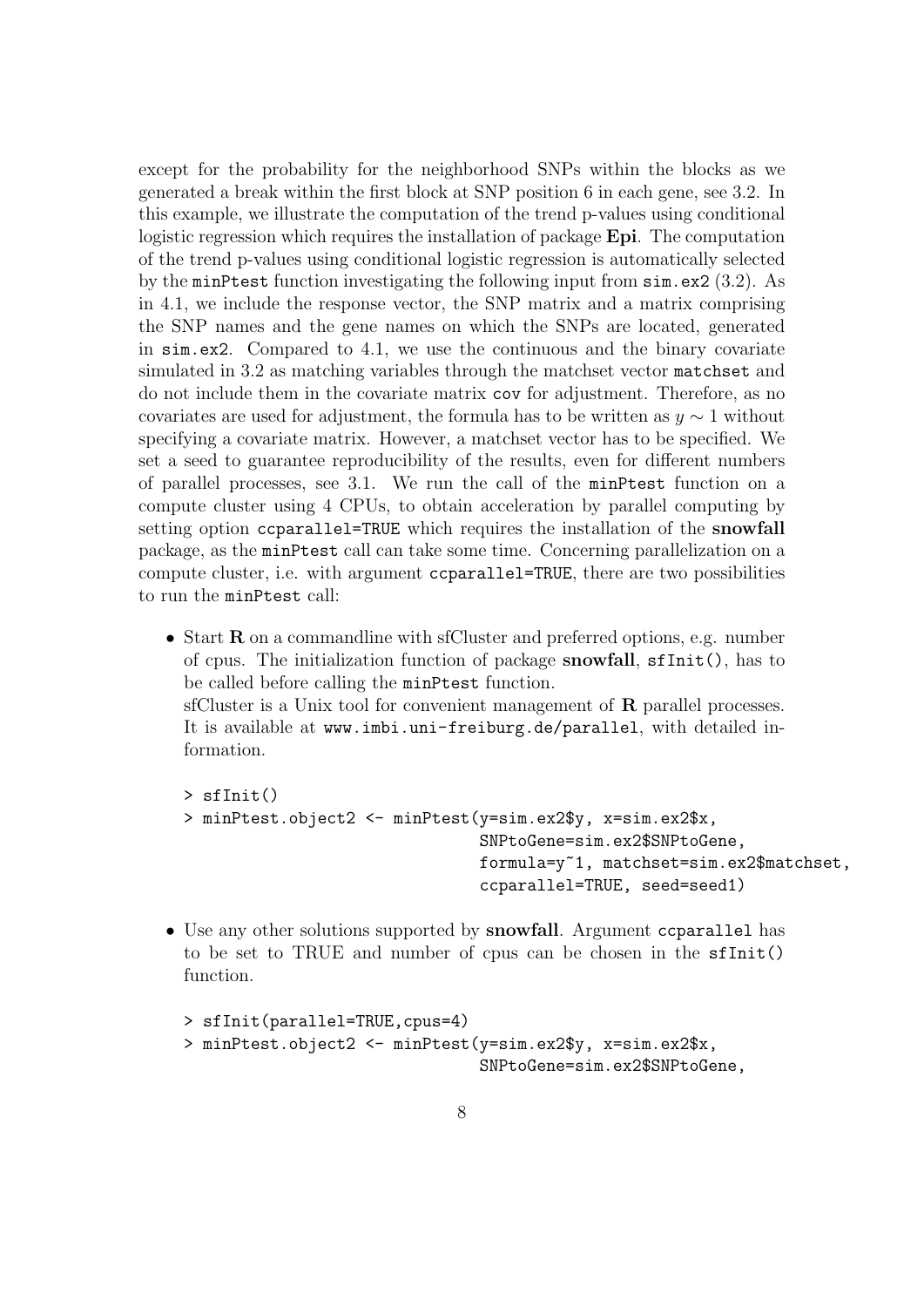formula=y~1, matchset=sim.ex2\$matchset, ccparallel=TRUE,seed=seed1)

Independent of the chosen initialization function, the following display is provided by the print function.

```
> minPtest.object2
```

```
Used method: conditional logistic regression for 100 subjects
Call: minPtest(y = sim.ex2\y, x = sim.ex2\x,
SNPtoGene = sim.ex2$SNPtoGene, formula = y \sim 1,
matchset = sim.ex2$matchset, seed = seed1, ccparallel = TRUE)
```
Number of genes: 5 Number of SNPs: 200 Number of missings in the SNP matrix: 0 Number of permutations: 1000

The next command extracts the matrix of permutation-based p-values of the min P test for each candidate gene.

```
> minPtest.object2$minp
    minP
G1 0.004
G2 0.345
G3 0.792
G4 0.270
G5 0.312
```
More information is provided by a summary function which returns a list of data frames for each candidate gene selected according to a threshold, see 4.1. The following display shows the list items for G1 containing two data frames, a data frame for the permutation-based p-value and the adjusted permutation-based p-value for G1 and a data frame for the marginal p-values and adjusted marginal p-values for the SNPs located on G1.

```
> summary(minPtest.object2)$G1
$gene.p.values
 Gene minP gene.p.adjust
1 G1 0.004 0.02
```
\$snp.p.values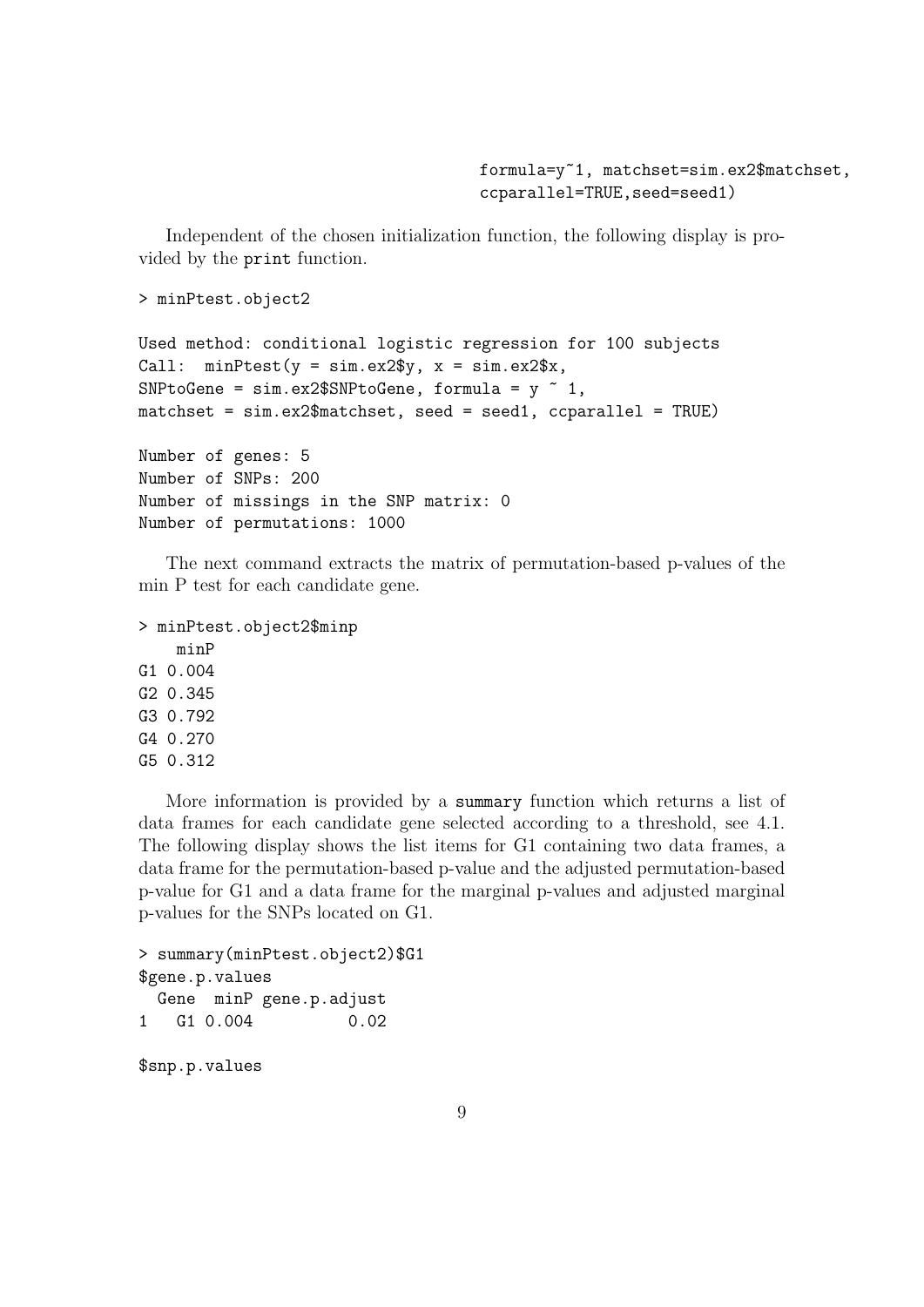|                | SNP               | snp.p_value | snp.p.adjust |
|----------------|-------------------|-------------|--------------|
| 1              | SNP15             | 0.002070020 | 0.4140041    |
| $\overline{2}$ | SNP16             | 0.002526884 | 0.5053769    |
| 3              | SNP19             | 0.003429856 | 0.6859712    |
| 4              | SNP17             | 0.003728256 | 0.7456512    |
| 5              | SNP1              | 0.371943971 | 1.0000000    |
| 6              | SNP <sub>2</sub>  | 0.409689081 | 1.0000000    |
| 7              | SNP3              | 0.409689081 | 1.0000000    |
| 8              | SNP4              | 0.326128617 | 1.0000000    |
| 9              | SNP5              | 0.211861133 | 1.0000000    |
| 10             | SNP <sub>6</sub>  | 0.039743515 | 1.0000000    |
| 11             | SNP7              | 0.020706071 | 1.0000000    |
| 12             | SNP <sub>8</sub>  | 0.022520147 | 1.0000000    |
| 13             | SNP <sub>9</sub>  | 0.037072000 | 1.0000000    |
| 14             | SNP10             | 0.052586757 | 1.0000000    |
| 15             | SNP11             | 0.006508902 | 1.0000000    |
| 16             | SNP12             | 0.016151701 | 1.0000000    |
| 17             | SNP13             | 0.029085604 | 1.0000000    |
| 18             | SNP14             | 0.018493517 | 1.0000000    |
| 19             | SNP18             | 0.006899747 | 1.0000000    |
| 20             | SNP <sub>20</sub> | 0.005824611 | 1.0000000    |
| 21             | SNP21             | 0.009517110 | 1.0000000    |
| 22             | SNP <sub>22</sub> | 0.007810166 | 1.0000000    |
| 23             | SNP23             | 0.041817448 | 1.0000000    |
| 24             | SNP24             | 0.036156703 | 1.0000000    |
| 25             | SNP25             | 0.028889167 | 1.0000000    |
| 26             | SNP <sub>26</sub> | 0.107261909 | 1.0000000    |
| 27             | SNP27             | 0.082974190 | 1.0000000    |
| 28             | SNP <sub>28</sub> | 0.057018754 | 1.0000000    |
| 29             | SNP <sub>29</sub> | 0.031694448 | 1.0000000    |
| 30             | SNP30             | 0.115757602 | 1.0000000    |
| 31             | SNP31             | 0.724040250 | 1.0000000    |
| 32             | SNP32             | 0.869453258 | 1.0000000    |
| 33             | SNP33             | 0.872810958 | 1.0000000    |
| 34             | SNP34             | 0.865809068 | 1.0000000    |
| 35             | SNP35             | 1.000000000 | 1.0000000    |
| 36             | SNP36             | 1.000000000 | 1.0000000    |
| 37             | SNP37             | 0.647879273 | 1.0000000    |
| 38             | SNP38             | 0.869443031 | 1.0000000    |
| 39             | SNP39             | 0.875918977 | 1.0000000    |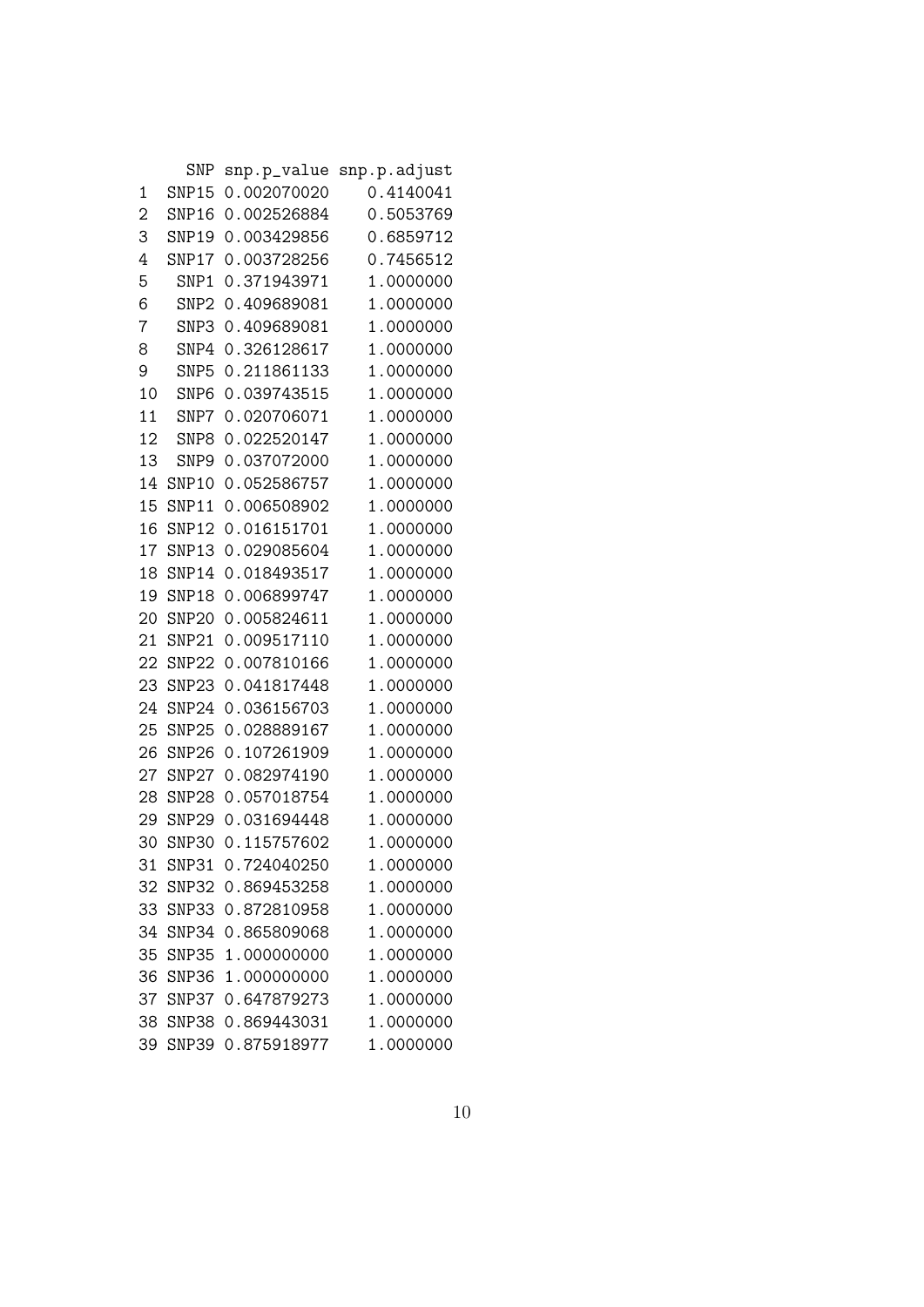# 4.3 Plotting permutation-based p-values for each candidate gene and marginal p-values for the SNPs located on these genes

The plot function is used to present the information provided by summary graphically, i.e. to display the permutation-based p-values for each candidate gene and the marginal p-values for each SNP located on these genes in a graphical way. The function plots either  $(-\log_{10})$  transformed permutation-based p-values for each gene or  $(-\log_{10})$  transformed marginal p-values for each SNP in a basic scatterplot using the argument type="gene" (default) or "SNP". The y-axis is  $(-\log_{10})$  transformed to obtain a disposition as a Manhattan plot for the points of the marginal p-values of the SNPs. Furthermore, an alternative given by the plot function is to display the marginal p-values for each SNP and the transformed permutation-based p-values for each gene in a combined plot using the argument type="both". Accordingly,  $(-\log_{10})$  transformed marginal p-values for each SNP are plotted as points. In addition, horizontal lines of  $(-\text{lambda} * \log_{10})$ transformed permutation-based p-values of each gene, covering all SNPs located on that gene, are plotted. The composed plot is indicated by two separated yaxes  $(-\log_{10}(p s n p))$  at left hand side and  $(-\lambda m b d a * \log_{10}(m n p))$  at the right hand side). **psnp** is a matrix of marginal trend p-values and **minp** is a matrix of permutation-based p-values from minPtest object, see 4.1 and 4.2. lambda is used to scale the y-axis for the log-transformed permutation-based p-values. After the correction for multiple hypothesis testing (default Bonferroni correction) depending on the level (default 0.05) significant genes and SNPs are by default highlighted in red. I.e. not depending on the used type of plot, each gene or/and each SNP with permutation-based p-value or/and marginal p-value smaller than or equal to the level is highlighted in red.

#### 4.3.1 Plotting permutation-based and marginal p-values from 4.1

The combined plot of the resulting  $(-0.5 \cdot \log_{10})$  transformed permutation-based pvalues for each candidate gene and the  $(-\log_{10})$  transformed marginal p-values for each SNP located on the genes from 4.1 with a scaled y-axis for the permutationbased p-values is displayed using the plot function and argument type="both".

#### > plot(minPtest.object1, type="both", lambda=0.5, gene.name=TRUE)

Figure 1 shows horizontal lines for each  $(-0.5 \cdot \log_{10})$  transformed permutationbased p-value of the candidate genes and dots for each  $(-\log_{10})$  transformed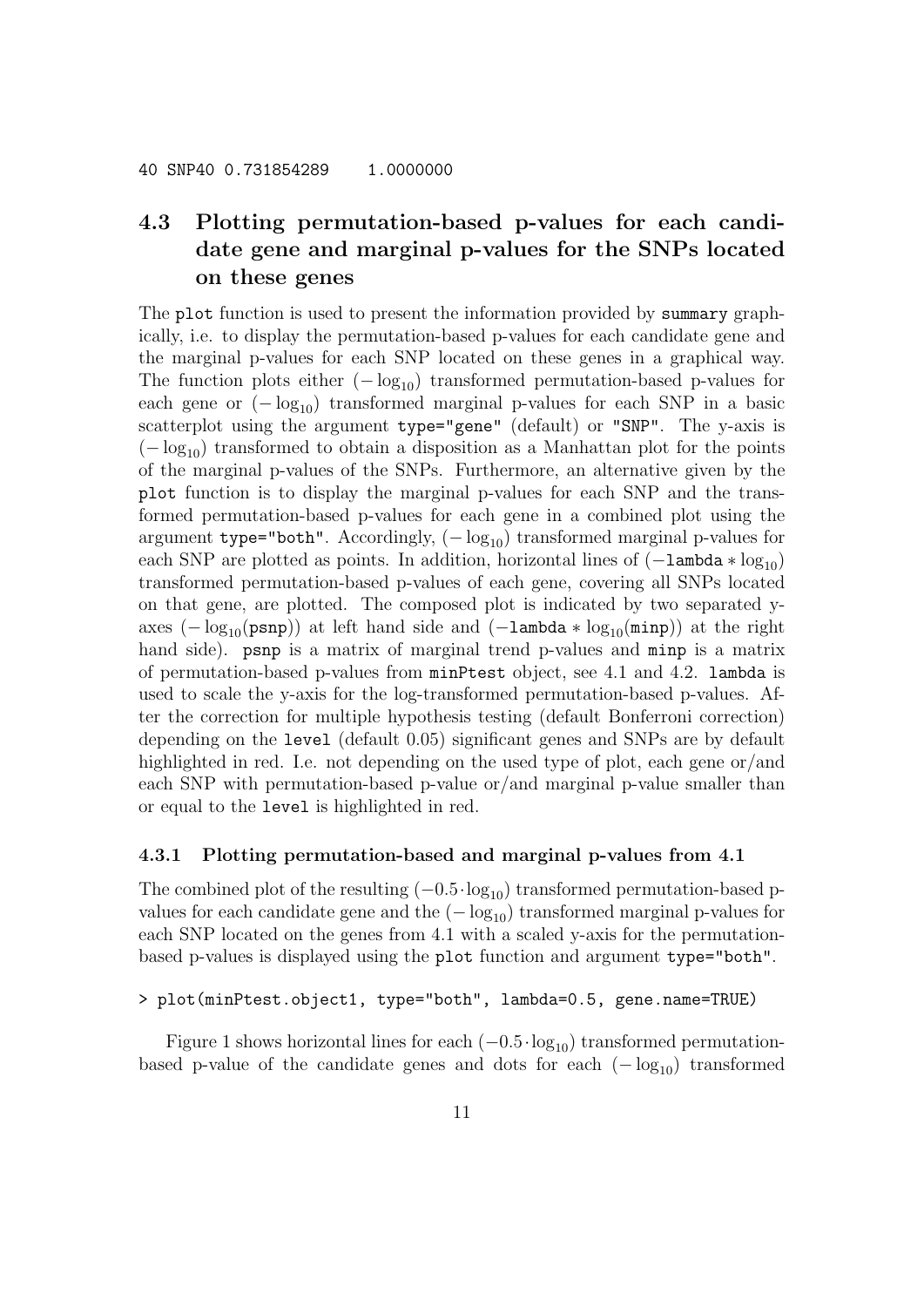

**Figure 1:**  $(-0.5 \cdot \log_{10})$  transformed permutation-based p-values for each candidate gene and  $(-\log_{10})$  transformed marginal p-values for each SNP located on these genes for 4.1. Dots:  $(-\log_{10})$  transformed marginal p-values, lines:  $(-0.5 \cdot \log_{10})$ transformed permutation-based p-values

marginal p-value of the SNPs located on these genes. The horizontal line of gene G2 and a dot of a SNP (SNP54, see summary in 4.1) are highlighted in red, as their p-values are smaller than or equal to level=0.05 after Bonferroni correction (default).

The summary and the plot illustrate that the gene region-level summary is mostly compatible with univariate statistical tests per SNP conducted separately over multiple loci. In both functions, G2 and SNP54 are highlighted which could be expected as we fixed an effect size of 1.5 for SNP54 which is located on G2.

It should be stressed that for real data the plot would usually contain a lot more genes and SNPs located on these genes. This would rather lead to a disposition as to a Manhattan plot for the points of the  $(-\log_{10})$  transformed marginal p-values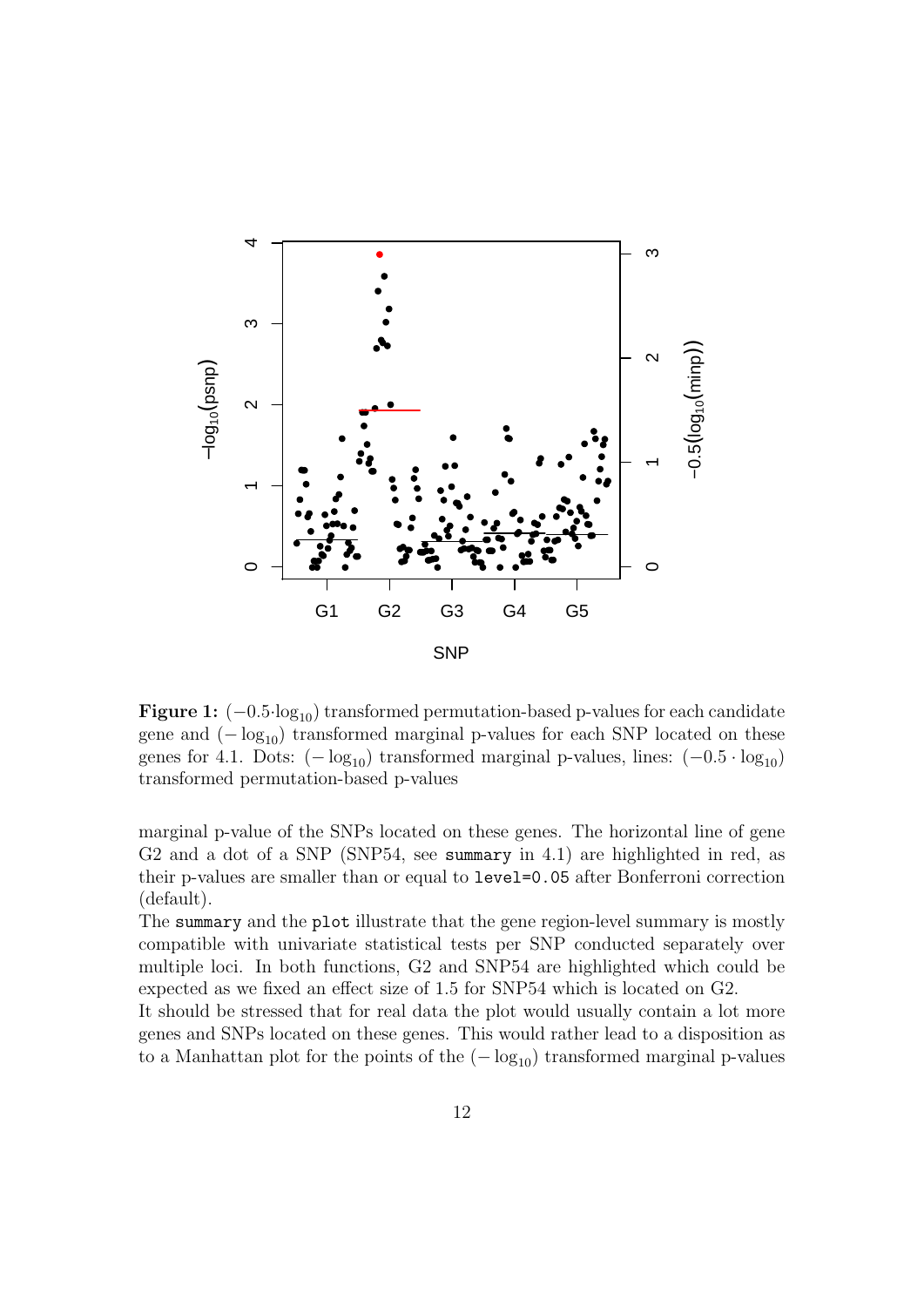

**Figure 2:**  $(-0.5 \cdot \log_{10})$  transformed permutation-based p-values for each candidate gene and  $(-\log_{10})$  transformed marginal p-values for each SNP located on these genes for 4.2. Dots:  $(-\log_{10})$  transformed marginal p-values, lines:  $(-0.5 \cdot \log_{10})$ transformed permutation-based p-values

compared to Figure 1.

#### 4.3.2 Plotting permutation-based and marginal p-values from 4.2 with a break in the first block of each gene

The combined plot of the resulting  $(-0.5 \cdot \log_{10})$  transformed permutation-based pvalues for each candidate gene and the  $(-\log_{10})$  transformed marginal p-values for each SNP located on these genes from 4.2 with a scaled y-axis for the permutationbased p-values is displayed using the plot function and argument type="both". The difference to 4.1 is the break within the first block due to the modification of the probability for the neighborhood SNPs of the SNP-position 6 from 0.9 to 0.5